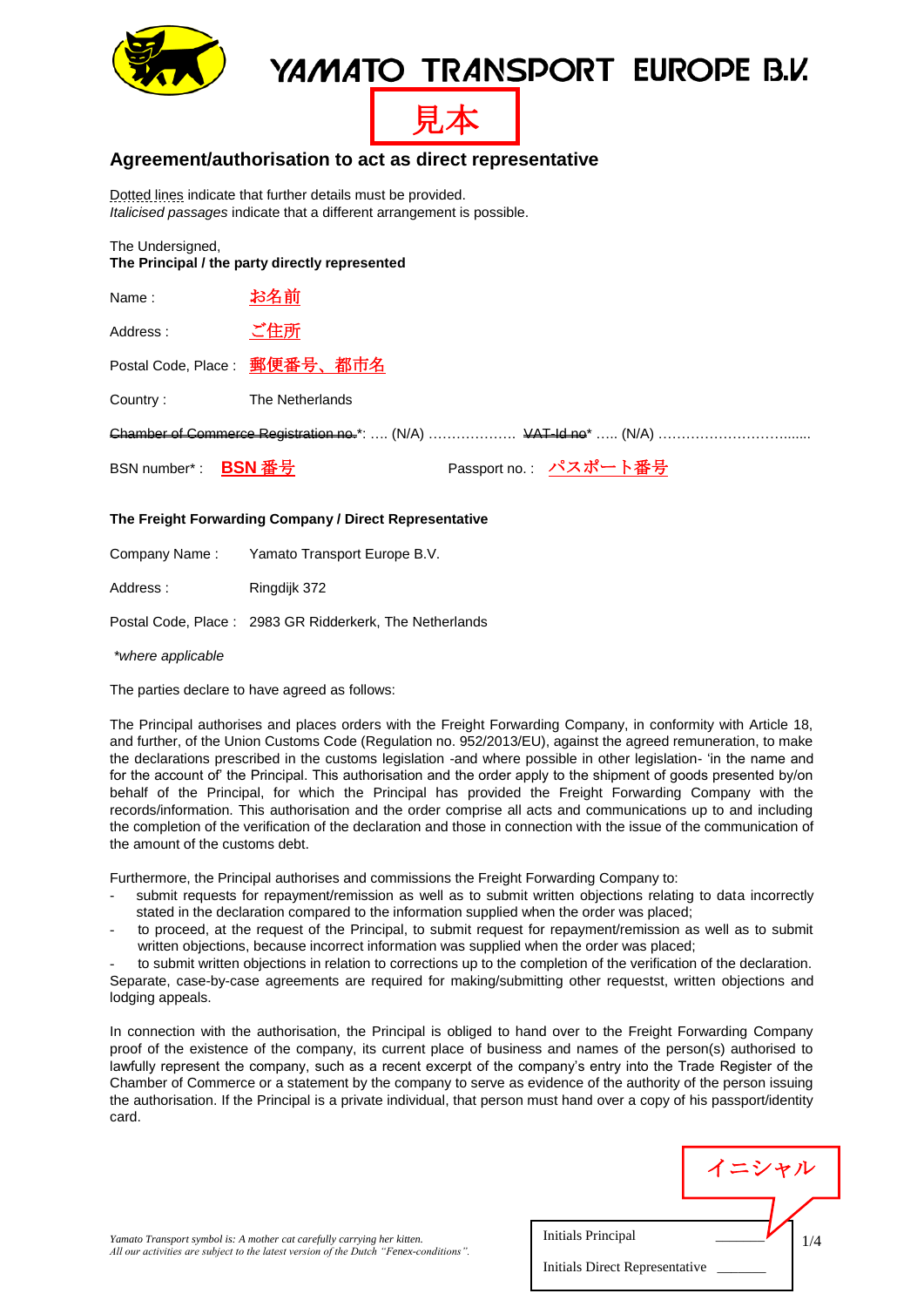

YAMATO TRANSPORT EUROPE B.V.

#### **Article 1. GENERAL CONDITIONS**

- 1.1 Unless otherwise agreed, the relation between the parties is governed by the **Dutch Forwarding Conditions**<sup>1</sup> , with the inclusion of the Arbitration Clause. The most recent version of the Dutch Forwarding Conditions at the moment at which the acts/activities are performed, is applicable.
- 1.2 The following annexes form part of this agreement:
	- annex a) The Dutch Forwarding Conditions.
	- annex b) The 'information and documents required' checklist.
- 1.3 Unless otherwise agreed, the Direct Representative shall, if this serves the interests of the Principal, on the basis of the information known to the Direct Representative, be present at the taking of samples and the examination of the goods.<sup>2</sup>
- 1.4 The Direct Representative is entitled to refuse to perform acts and activities ensuing from this agreement/authorisation, providing he/it communicates this as soon as possible.

#### **Article 2. OBLIGATIONS OF THE PARTIES**

- 2.1 The Principal is obliged to provide the Direct Representative with all required records, information and data necessary for the execution of this agreement (also for each individual shipment/transaction), which may be required on the basis of the applicable rules and regulations and the present agreement.
- 2.2 In order to submit a correct customs declaration the Direct Representative must require from the Principal the required records, information and data, the relevance of which must be reasonably known to him/it.
- 2.3 The Direct Representative will make such declarations on the basis of the above data.

#### **Article 3. PROVISION OF SECURITY / PAYMENT OF DUTIES AND TAXES**

3.1 Unless otherwise agreed, use will be made of the facilities of the Direct Representative in order to provide security and ensure payment of duties, other charges and taxes to the Customs Authorities.

#### **Article 4. OBLIGATION TO KEEP RECORDS**

- 4.1 On the basis of the license to submit an electronic declaration to the Customs Authorities issued to him/it, the Direct Representative is obliged to keep records and keep the (original) documents and records pertaining to each declaration. The Principal is obliged to keep a copy of the documents and records provided by him/it for the same period of time.<sup>3</sup>
- 4.2 Subject to Article 4.1, the Principal is under a statutory obligation to keep all data relating to the declaration, the records and other data in connection with the transaction on file insofar as these pertain to the declaration.<sup>3</sup>

#### **Article 5. DURATION AND TERMINATION/REVOCATION OF THE AGREEMENT/AUTHORISATION**

- 5.1 This agreement/authorisation is entered into/applies for an indeterminate period of time, effective as of …………………………………………………. …The agreement/authorisation may be cancelled/revoked in due observance of a term of………………………………………………………………………………………… *In derogation of the above, the agreement is entered into and the authorisation is operative for: a determinate period of time, that is to say ............. year(s), effective as of ............................... . If .............. months prior to the expiration of the agreement/authorisation, the agreement/authorisation has not been cancelled/revoked, the agreement/authorisation* shall be automatically renewed for a period of *.............. year(s) each time. the agreed shipment of the following goods:* .......................................................................................... ........................................................................................................................................................................ 日付
- 5.2 Cancellation/revocation is to be effected by registered letter.
- 5.3 The provisions under this agreement/authorisation continue to apply also after cancellation/revocation, where relevant in connection with fulfilment of obligations imposed in the name of government.
- 5.4 The Direct Representative is entitled to keep the present authorisation also after revocation for the purposes of possible controls in the name of the government.

2 It is advisable that the parties examine whether entering into further agreements is desirable in connection with the

Initials Principal \_\_\_\_\_\_\_

Initials Direct Representative \_\_\_\_\_\_\_

2/4

イニシャル

 1 The [Dutch Forwarding Conditions,](http://www.fenex.nl/Documents/Nederlandse%20Expeditievoorwaarden%20%28Engels%2c%201%20juli%202004%29.pdf) deposited by FENEX at the Registry of the District Courts of Amsterdam, Arnhem, Breda and Rotterdam, may also be consulted a[t www.fenex.nl](http://www.fenex.nl/) under 'meer voorwaarden'.

so on.<br><sup>3</sup> To be kept for a period of 7 years from the date at which customs control was completed.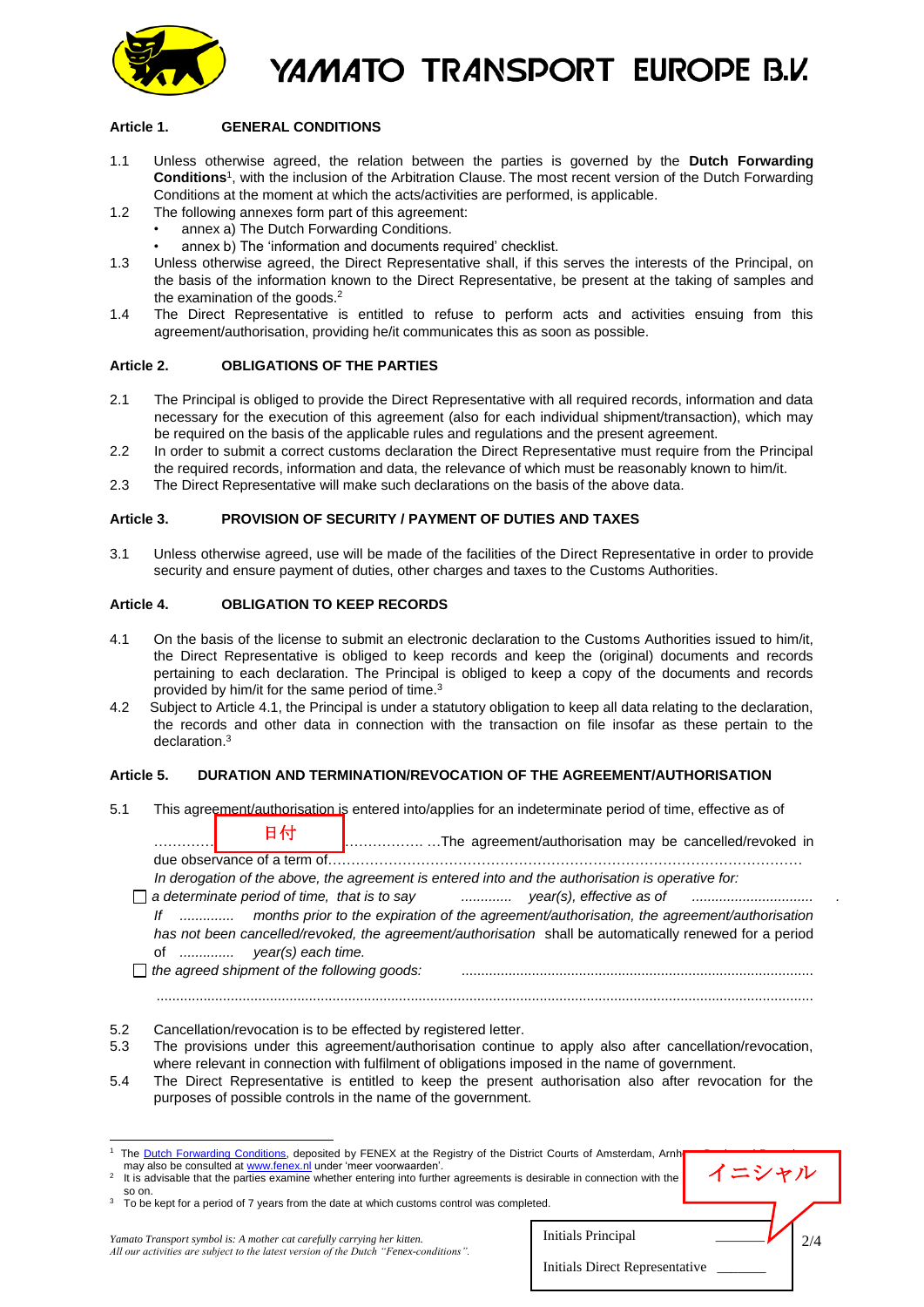

# YAMATO TRANSPORT EUROPE B.V.

#### **Article 6. THIRD PARTIES**

| 6.1 The Freight Forwarding Company is entitled to have this agreement/authorisation performed by the following<br>third party:                                                                                                                                                                          |                                |               |  |  |
|---------------------------------------------------------------------------------------------------------------------------------------------------------------------------------------------------------------------------------------------------------------------------------------------------------|--------------------------------|---------------|--|--|
|                                                                                                                                                                                                                                                                                                         |                                |               |  |  |
|                                                                                                                                                                                                                                                                                                         | Address:                       |               |  |  |
|                                                                                                                                                                                                                                                                                                         |                                |               |  |  |
| 6.2<br>The third party referred to above may invoke the Dutch Forwarding Conditions (with the inclusion of the<br>Arbitration Clause).<br>6.3<br>The required records, information, and data, with the inclusion of this authorisation, must be made<br>available to the third party referred to above. |                                |               |  |  |
| This agreement has been drawn up in two languages, the Dutch and the<br>1<br>language In case of different interpretations, the Dutch version shall prevail.                                                                                                                                            |                                |               |  |  |
| The Principal, lawfully represented by:                                                                                                                                                                                                                                                                 |                                |               |  |  |
| Full Name:                                                                                                                                                                                                                                                                                              |                                | お名前           |  |  |
| <b>Position:</b>                                                                                                                                                                                                                                                                                        |                                |               |  |  |
|                                                                                                                                                                                                                                                                                                         | Date and Place:                | 日付、都市名        |  |  |
|                                                                                                                                                                                                                                                                                                         | Signature (and Company Stamp): | ご署名           |  |  |
| Freight Forwarding Company, represented by:                                                                                                                                                                                                                                                             |                                |               |  |  |
| Full Name:                                                                                                                                                                                                                                                                                              |                                | Kenshi Komota |  |  |

| Full Natile.    | Refishi Romota |
|-----------------|----------------|
| Position:       | Director       |
| Date and Place: |                |

| Signature (and Company Sta<br>$1.13$ sollipari, starip, |  |
|---------------------------------------------------------|--|
|---------------------------------------------------------|--|

|       |                                | イニシャル |
|-------|--------------------------------|-------|
|       |                                |       |
| ons". | <b>Initials Principal</b>      |       |
|       | Initials Direct Representative |       |